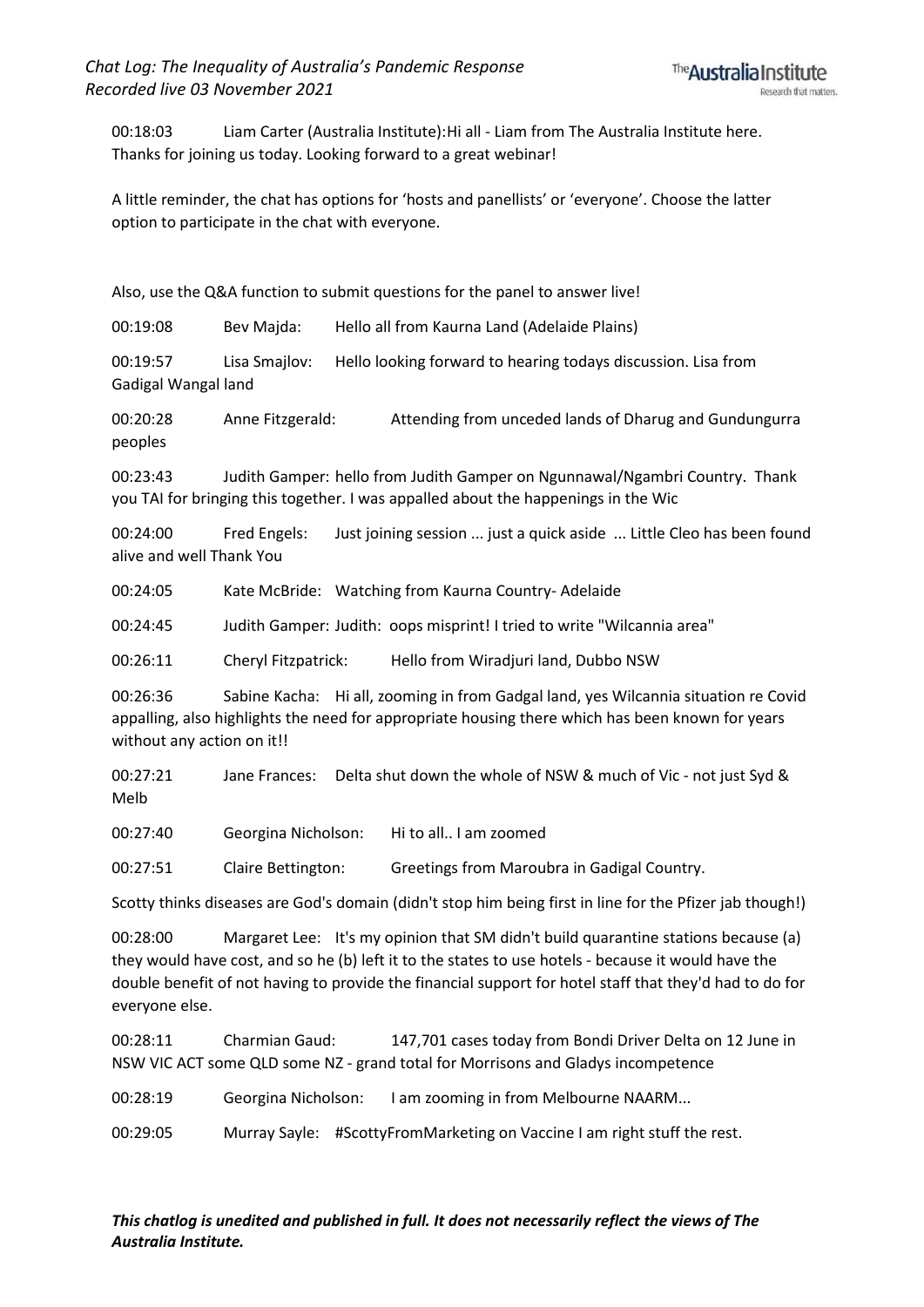00:29:11 Sabine Kacha: I am deeply concerned about the proposed amendments of the Aboriginal Land Rights Act NT, e.g. that there has been insufficient consultation with affected First Nations communities and Traditional Owners, that it will weaken Aboriginal land rights and undermine First Nations authority regarding mining processes. Who knows how this will impact if Covid spread into communities? Submissions are due this Friday, 5 Nov. For more info, http://www.concernedaustralians.com.au/#Economic\_Empowerment\_Bill\_2021

00:29:23 Robyn Kiernicki:Hi from Gundungurra country (Picton)

00:30:22 Linda McIver: so much of the trauma of this pandemic would have been alleviated by simply making sure everyone had adequate income and adequate housing. In a so called civilized society, it's hard to understand why that would not be the default at all times.

00:31:06 jennifer manson: Agreed Linda!

00:31:21 Pickering Jordan: Scotty the Bad Christian

00:31:22 Sabine Kacha: You are welcome to join a wonderful free online event tonight at 7.30pm AEDT when Yuendumu residents Donovan Jampijinpa Rice, Frank Baarda and Ned Jampijinpa Hargraves from Yuendumu, NT will speak https://www.eventbrite.com/e/virtual-building-bridgesfranks-yuendumu-story-tickets-196982579197

00:31:53 Liam Carter (Australia Institute):Just a reminder to please keep all comments in the chat civil and on topic – Thanks!

00:34:10 Charmian Gaud: Not building Quarantine facilities was because of DEALS with Major Hotel and travel industry lobbyists. We need to see National Cabinet minutes of 27 March 2020 - mention in VIC HQ judicial equity that Helloworld (Hockey major owner) had WELFARE contract in Vic hotels. — what other states.. No wonder setting up proper HQ didn't occur 25yr Nat Cab secrecy and yet Peta Credlin knew exact time of Dan Andrews chief of staff taking calls and leaving that crucial Nat Cab meeting. It stinks politically - its the same as the spreadsheets. Also Howard Springs has los of commonwealth owned land adjacent - they could accommodate 10,000 there..

00:37:14 Claire Bettington: What they say and what they do are different. The deliberate policy of excluding disabled smacks of eugenics. Someone has to investigate Scotty's Pentecostal beliefs and their effect on policy (remember half the Cabinet are also Pentecostals). None of them want to help others despite professing to be "Christian".

00:37:57 Olivia Greenwell: thanks Ebony!

00:38:12 Liam Carter (Australia Institute):Please keep all comments in the chat civil and on topic or you will be removed from the discussion, thank you!

00:38:54 Sabine Kacha: You can find the article also online at https://www.themonthly.com.au/

00:39:19 Lorraine Sushames: Thanks for the link Sabine.

00:39:40 Charmian Gaud: Claire Bettington makes a very good point about evangelical and lead up to their RAPTURE..

00:41:13 Tara Daniel: "accidentally"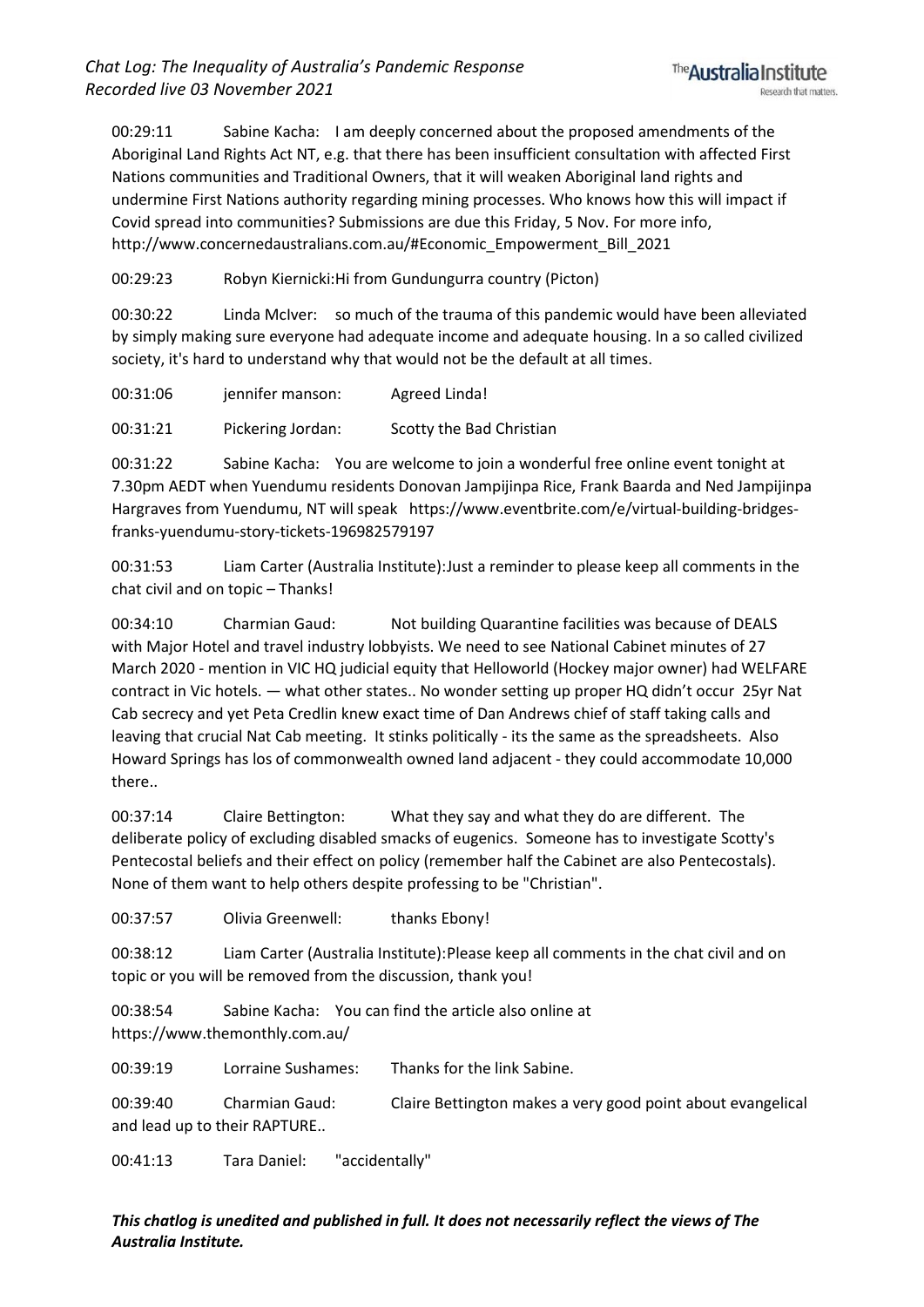00:41:41 Bev Majda: Ye Gads!

00:41:41 Claire Bettington: Prosperity Theology - God rewards the wealthy!

00:41:57 Anne Jaques: Scott Morrison just says whatever suits him on the day and doesn't know how to follow through. I'm sure deals were throughout this pandemic - with the AMA for example - roll out through GPs and Pharmacies. We have a very well oiled immunisation program delivered through councils - why not have used that? In each local council across Australia - trusted, credentialed, could have recruited vaccinators.

00:42:23 Ahmad Masri: Good Morning from Docklands, Victoria.

00:42:23 allan Green: If you have a go - you get a go!

00:42:24 Murray Sayle: Thankyou Richard, I was in 1B and it took too long to get the second jab, Must have to join Hillsong

00:43:50 Steph Rey: It wasn't just indigenous people who were abandoned. I'm in 1b and had trouble booking a vaccine, meanwhile friends who were not classed as vulnerable or front line were getting jabbed before me. My sister who lives just outside Sydney, also 1b had her vaccine cancelled for the Yr12 students in Sydney, despite being very high risk. She couldn't get a vaccine until late October

00:43:55 Jill Newton: Good point Anne. I hadn't realised that Councils still handle vaccinations.

00:43:59 Maria Harries: How easily is our democracy sabotaged by self interest and indecency!

00:44:07 Bev Majda: I too was in Phase 1B, but elected for a State run clinic instead of a GP, and got vaccinated relatively quickly

00:44:34 Stephen Alomes: Long-term. The rollback of the contract state - the second reason for the Vic 2020 spread (after the 1980s closure of the federal quarantine stations,, Pt Nepean, North Head etc)

00:44:36 Colin Roberts: …and Wellcamp quarantine centre was owned by a family that won a defamation case against Alan Jones - a LNP favourite

00:44:48 Charmian Gaud: Very interesting data on Variants on Twitter by MIKE HONEY - shows the link of NZ cases Aug-OCt to Sydney Bondi Delta.. There are more variants in europe currently which may move into ANZ

00:45:14 Bev Majda: Yikes! That's horrible Steph!!

00:46:06 Stephen Alomes: The present. A lack of recognition, of naming of the current wave - interstate,, Northern Rivers, Hunter, Riverina, and NZ - the Gladys Virus. Late and limited lockdown and the lack of a ring around Sydney.

00:47:55 allan Green: The main risk of new variants is not that they will be more lethal version - Covid is already pretty severe. But they are likely to be variants that can 'evade' the vaccine. We are likely to be in periods of vulnerability again while we wait for upgraded versions of the vaccine effective against the variants. Fortunately mRNA can be adapted quickly - but we will still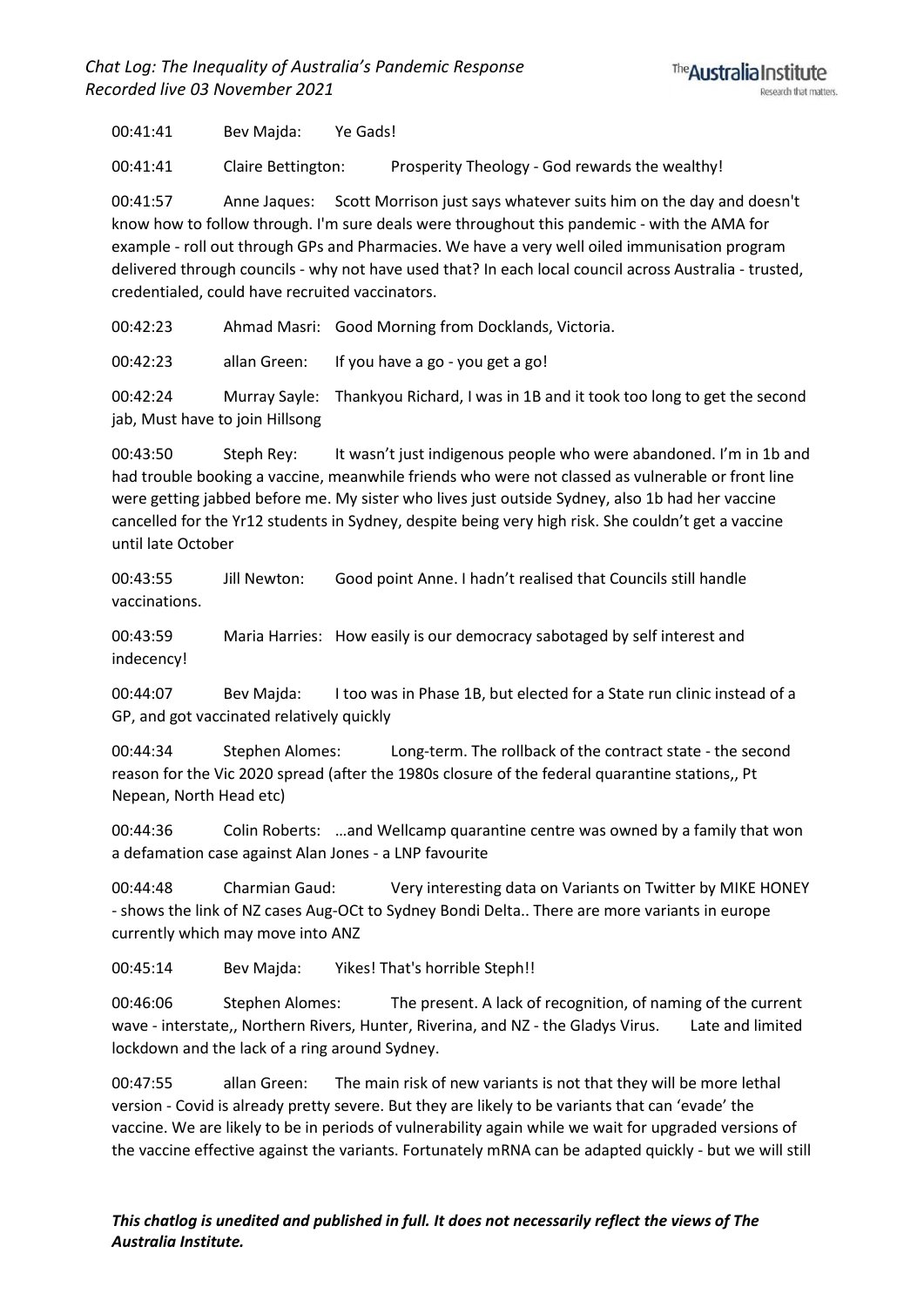have the development time and distribution challenges. So we could get int cycles of significant lockdowns again.

00:49:07 Alma Douglas: I could not see my Family eiyher

00:49:19 Lynette Saville: Our shameless discriminatory government deliberately neglected the communities most at risk,. Is it any surprise? Standard health promotion promotion practice is to take the services to those most in need - a standard practice rejected & disregarded (unless of course you were in a corporation or private school etc who were purposefully advantaged). Student nurses were not mandated to receive the vaccination until recent months, yet they undertake compulsory clinical practice at the frontline.

00:50:26 jannene kyytsonen: omg the pain is visceral, here in western Sydney we felt only a fraction of this "us and them" politics.

00:51:11 Murray Sayle: Too little too late

00:51:43 Matthew Gilbert: Is this a result of our gutted public service the Federal government has been working towards for decades ?

00:51:51 Claire Bettington: Will there ever be a reckoning for the actions of this shameful government?

00:52:00 Shelley Evans: Correct Murray, this governments motto!

00:52:02 allan Green: To Tories, other people are only units of labour and are disposable. Front-line health workers and carers were treated like cannon fodder.

00:52:15 Kirsten Anker: @ Matthew - I agree!

00:52:35 Stephen Alomes: Long-term. End the contract state. After 1980s closure of federal quarantine stations (Point Nepean, North Head etc) the quarantine failure came from shonky, poorly paid and trained sub-contractors in the hotels.

00:52:53 Steph Rey: It is disgusting that still, the government has learned nothing and is still abandoning Indigenous people. When is enough, enough? $\bigcirc$ 

00:52:56 Jen Care: Spread the message among the Murdoch press readers so they know what has been happening. Vote out so bad they won't get back in for decades/

00:53:01 Lynette Saville: Those most at risk and most in need have been blamed shamelessly, to further discriminate and deflect government responsibility. I hope voters remember at next election. I am so sorry that the Wilcannia community suffered so much.

00:53:03 sheila pollard: Thank you for sharing. It takes courage. from Sheila Melbourne

00:53:05 Shelley Evans: Strong wonderful caring Indigenous man Brendon thank you so much for sharing your story.

00:53:54 Cheryl Fitzpatrick: Respect to Brendon for sharing the pain of the Wilcannia story.

00:53:56 Alan Coligado: These are the stories that need to be heard, but sadly are overlooked by MSM.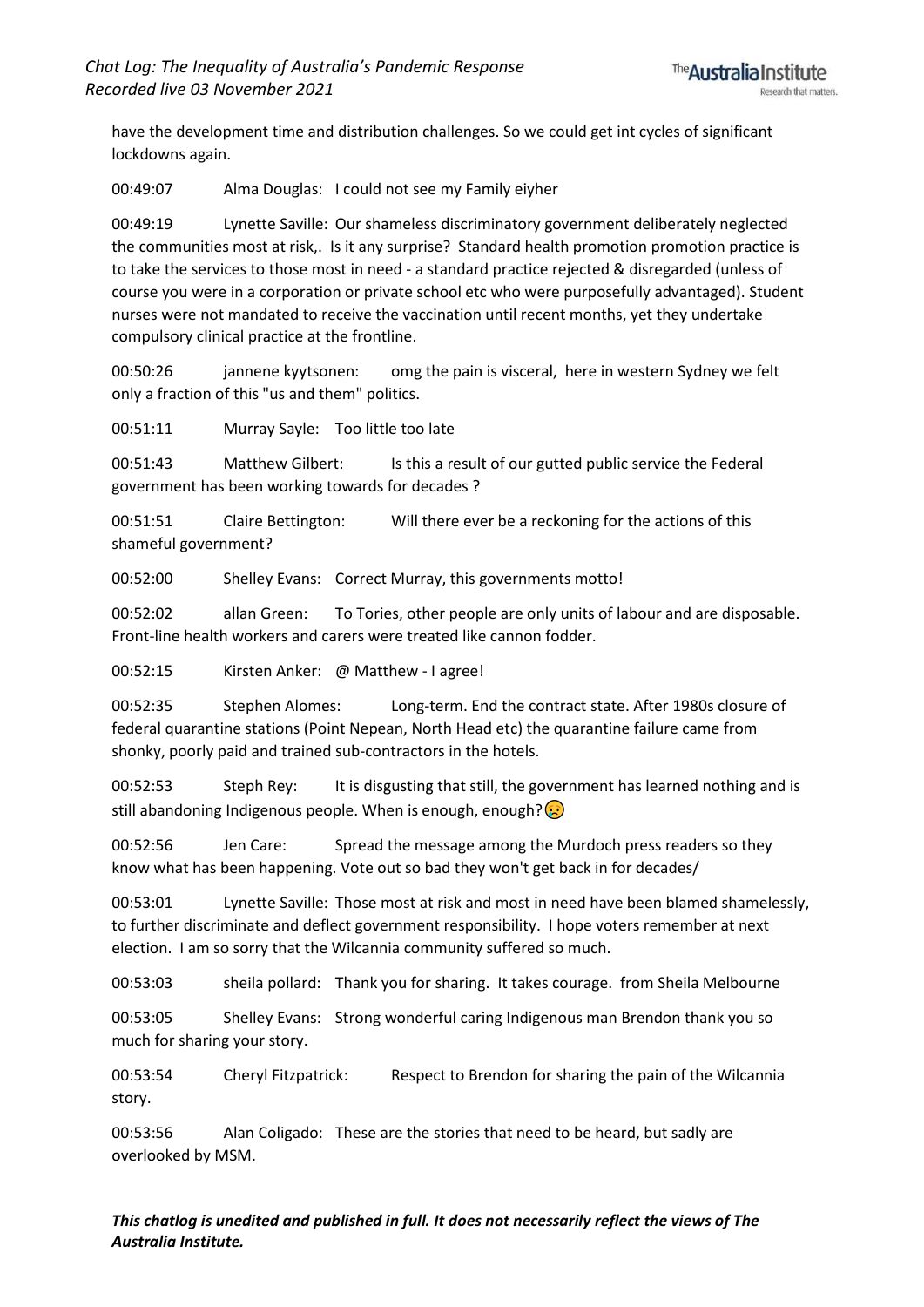00:54:12 Steve Sherry: Look after yourself Brendon. I'm ashamed.

00:54:38 allan Green: Where is the plan for dedicated quarantine expansion to meet future challenges? As long as covid stays under control until polling date that's all that seems to matter to Morrison.

00:54:47 Anne Jaques: Claire Bettington - this shambles is 'just the beginning'. Next stop climate change and fossil fuel industry. Elections don't come around soon enough.

00:54:50 jannene kyytsonen: @Matthew, I don't think the public servants are the problem, but the directive of the political regime. A regime which cares for the entitled, and believes those with health or economic disadvantage are at fault, and not worthy of consideration

00:55:27 Sabine Kacha: It's appalling that people on the ground and First Nations people are dependent by requests for fundraisers like the important one from Uncle Bruce, before any politicians even start to pay more attention, and the social housing situation like in Wilcannia, appalling, same happening also in NT remote communities, hope the fundraisers that have been also circulating within Reconciliation and grassroots peoles' circles have helped a little

00:55:56 allan Green: As Howard said, you change the Government and you change the country. Well its time to change the country again.

00:56:13 Lucy Gaigalas: In May this year I just walked into my local GP clinic and asked for information about the vaccines. I had no idea at all. The reception said "do you want to be vaccinated today?"... and so I was jabbed with AZ within 10 minutes.

00:56:27 Kirsten Anker: @Jannene - not blaming public servants - quite the opposite! The government has prioritised a private enterprise response, which includes contracting out work that should be the core responsibility of capable, hard.working and experienced public servants.

00:56:39 Claire Bettington: My God! They deliberately did such a thing. I am gobsmacked. If this isn't eugenics by stealth then what is it?

00:56:41 Stephen Alomes: Re gutted PS a good point. How can 'consultants' (eg big 4 accounting firms) do delivery? They can't except for invoice delivery.

00:56:51 Lucy Gaigalas: 60% of disabled people dying is shocking and so preventable. so much grief.

00:57:01 Steve Sherry: There seems to be criticism now for continuing to complete the quarantine centres. Does anyone else think we won't need them in the future? Such short term narrow thinking is killing this plant.

00:57:34 Colin Roberts: As Scott Ludlam says, we are "the unnecessary", not art of the top 5% - we need to respond in the ballot box

00:57:46 Charmian Gaud: Greg Hunt Fed Govt bragged about 18mill flu vaccines delivered in 3 months in 2020 and then it took so long for Covid vaccines..

00:57:51 sheila pollard: We must do better. Keep records. Be insistent on records. No data is unacceptable. Sheila

00:58:13 PAULINE ROBERTS: Totally agree Allan. The current Federal Govt is not only an embarrassment on the world stage but also a blight on our local horizons on so many issues.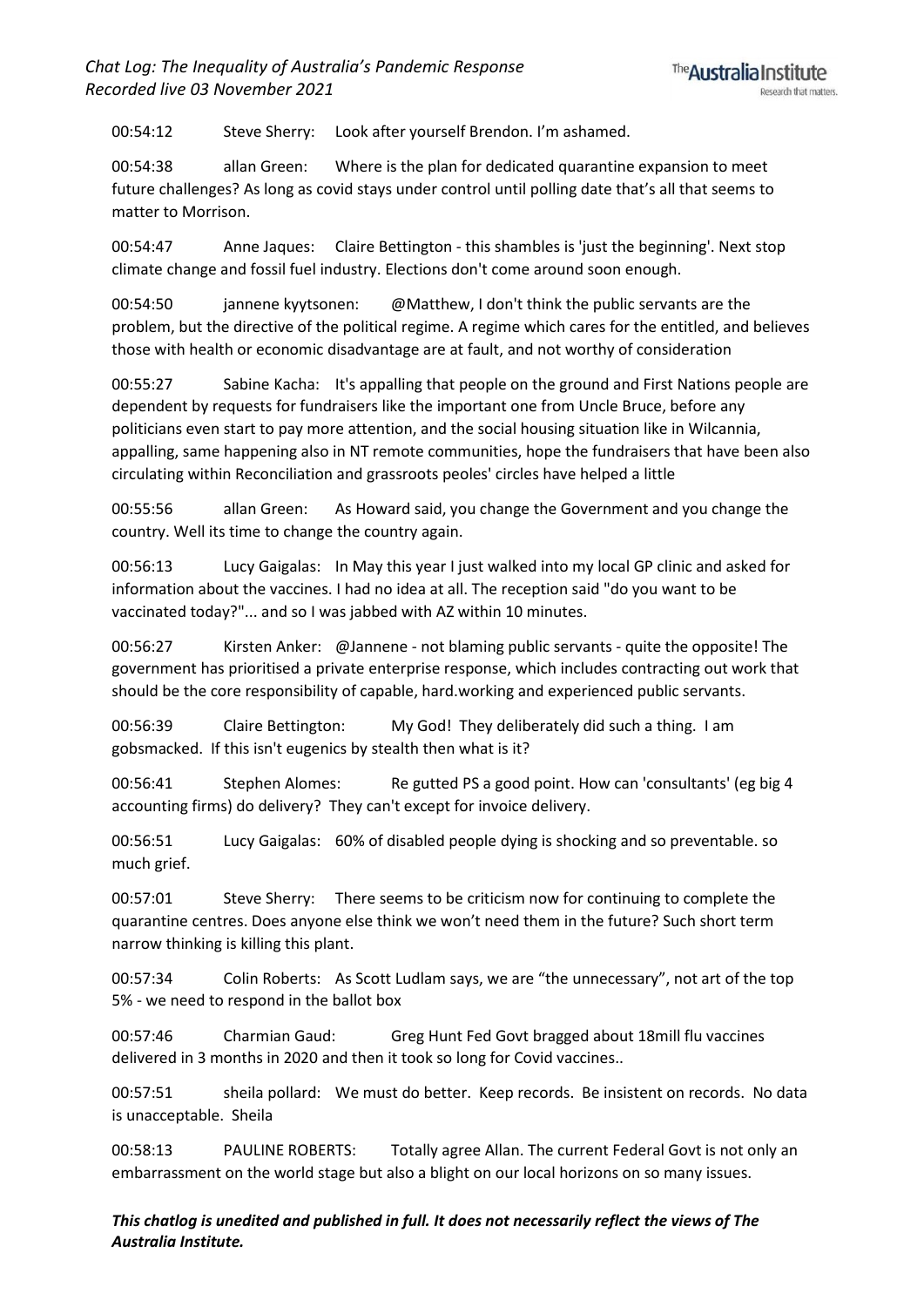00:58:19 Lucy Gaigalas: An elderly lady I know was in Box Hill Hospital with a stroke. It was discovered her room mate in hospital had Co-Vid !!!

00:58:31 Steph Rey: I agree El - as an immunocompromised person I feel sick when I hear those with "underlying conditions" whose deaths are dismissed as inevitable. That's one of us. I've still not gone out yet, despite being vaccinated as my protection is much lower

00:58:42 Bev Majda: I was offended by the "underlying conditions" discourse, which seemed most prominent in the NSW pressers (?)

00:58:56 Ahmad Masri: Ebony, if you run for the PM office, I'm voting for you!!

00:59:19 Murray Sayle: El and Brendon thank you for sharing your stories.

00:59:52 Giselle Melendez: Yes, I will vote for Ebony!!

01:00:01 Claire Bettington: "Underlying conditions" = the wrong sort of people! ie not the Godly wealthy ones! (Prosperity Gospel beliefs of Pentecostals)

01:00:15 Murray Sayle: Put all your eggs in one basket is failed strategy

01:00:27 Colin Roberts: Agreed - thank you El and Brandon - my heart and tears are with you all

01:00:38 Murray Sayle: #RortsGalore

01:00:40 Margaret Lee: What about the refusal to renew the contract with CSL to make AZ vaccine for dispersal amongst the poorer countries?

01:00:46 sheila pollard: Folks, this could happen all again.

01:00:54 Claire Bettington: So WHY weren't we "first in the queue"???? You really have to ask this and find the answers!!!!

01:01:18 Beatrice Lucas: I think Pfizer is such an unethical company.

01:01:19 Steve Sherry: Don't forget, 'wasn't vaccinated' , as though that's the fault of the deceased person as well.

01:01:32 jannene kyytsonen: Scomo wants technology to solve Climate Change, but the data collected on digital platforms might result in him regretting what he wished for.

01:01:32 Steph Rey: @Steve - yes very true

01:01:34 Michael Taylor: Quarantine centres should still be built. Covid has shown itself to be a 'frequently mutating' virus. We are not out of the 'woods' yet!

01:01:35 Bev Majda: So true Steve

01:02:05 Kirsten Anker: What about our responsbility to other countries to share access to vaccines? Why are we scheduling boosters when some countries still don't have the vaccines to give the first 2 shots to their population?

01:02:14 Claire Bettington: HANG ON IN THERE Brendon, make a HUGE LOUD LONG FUSS!!!!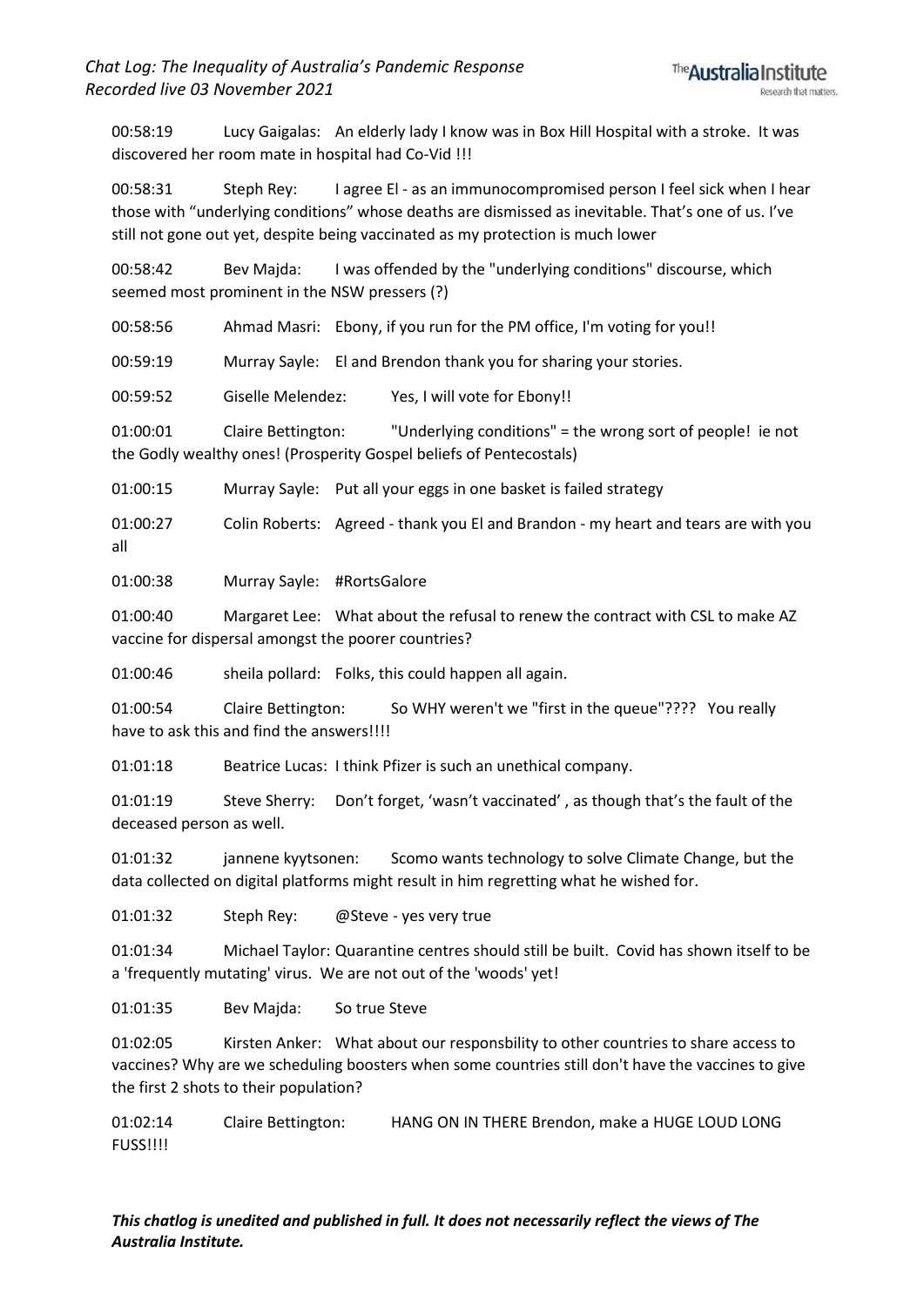01:02:18 Colin Roberts: Scomo - Carbon capture & storage - the hydroxychloroquin of climate action

01:03:18 Sabine Kacha: the situation in the NT remote communities last year where the Covid situation resulted in lockdowns also may have also been part of the reason all First Nations Traditional Owners were not consulted on deeply concerning amendments to the ALRA and resulting in their inability for free prior and informed consent, so through covid lockdowns there has been no media, nor public attention on those appalling amendments currently before parliament!! Hence covid may make it also elsewhere easier for injustices to take place barely being noticed

01:03:46 Judith Gamper: Judith - be careful of containers as to what was in them!

01:03:46 Beatrice Lucas: Kristen, exactly my thoughts! and why does Pfizer need to add more billions now with booster shots rather than sharing their vaccinevwuth developing countries!! Appalling!

01:03:54 Alan Coligado: It will be unforgivable if the Morrison govt gets re-elected.

01:04:17 iennifer manson: Morrison has no long term solutions for other people, only long term plans for himself.

01:04:48 Steph Rey: Brendon, disabled and immunocompromised people feel the same way. GP's are saying don't go out, yet, financial support from the government has ended - so what choice do we have? It's very worrying knowing that future waves are going to happen.

01:06:09 Lucy Gaigalas: Job Keeper was such a rort. A disgrace

01:06:23 Claire Bettington: Fits exactly with Prosperity Theology beliefs!!

01:06:30 jennifer manson: Given the government wanted to provide a boost to construction, why not social housing?

01:06:34 Stephen Alomes: Language Ebony! Not 'car park rorts or sports rorts" - car park corruption, sports grants corruption. Time to hit the target.

01:06:49 Bev Maida: Spot on Richard !!

01:07:05 Sabine Kacha: well said

01:07:08 Steph Rey: And the second load of "support" was even worse - most people weren't eligible and those that were didn't get any funds for months

01:07:14 sheila pollard: Well said Richard. from Sheila

01:07:28 Murray Sayle: Methane (Natural Gas) is 86 time worst for the environment then CO² LNP Climate Deniers.,

01:07:29 Tara Daniel: well said

01:07:31 Lucy Gaigalas: Wagga Wagga got money thrown at it, for clay shooting recreation and more deservedly millions for music conservatorium. ..

01:07:31 Giselle Melendez: submarines... a disgrace... we dont need more wars!!!!!! 01:07:38 Steph Rey: Stop on Richard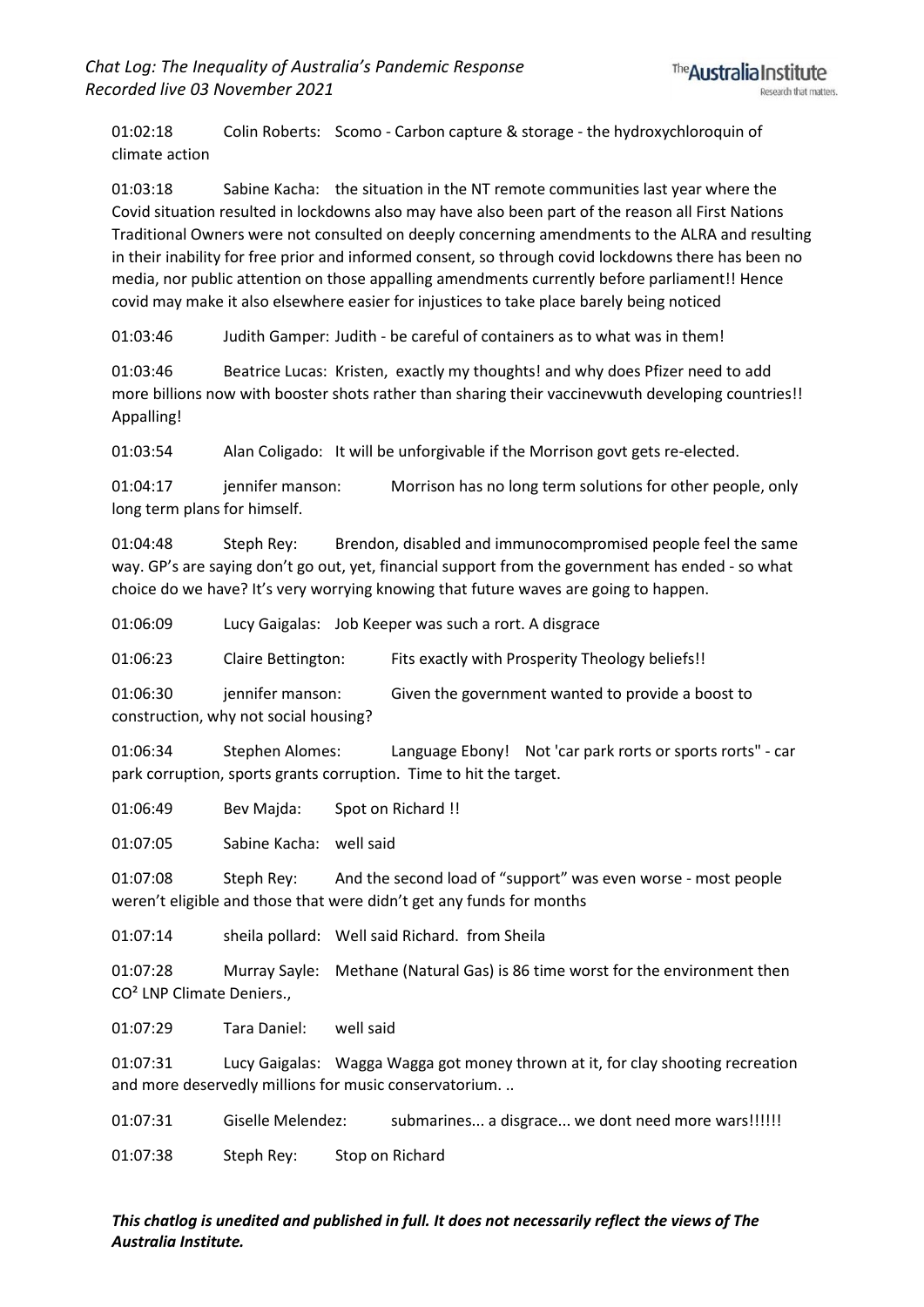01:07:45 Steph Rey: \*Spot

01:08:04 Beatrice Lucas: Or actually invest in a very strong health care system that would also weather future pandemics

01:08:07 Claire Bettington: Richard you are correct. But WHY are they doing this??? Prosperity Theology???

01:08:09 Tara Daniel: The more I understand the more I realise that this government is terrible at managing the economy

01:08:11 Lucy Gaigalas: they can use the submarines for quarantine residents

01:08:49 jennifer manson: Not for 20-25 years Lucy!

01:09:08 Murray Sayle: NDIS is another LNP disaster

01:09:09 Ken Sampson: Brilliant article in The Monthly, Richard

01:09:14 Giselle Melendez: put the polititians in the submarines ..

01:09:27 Colin Roberts: All cheers for outsourcing, because the government agencies are too gutted to act

01:09:49 jannene kyytsonen: Companies like Makinex make mobile solar panel power pods, which enable electric devices to be taken to remote locations to deliver health services to isolated community members. If Scomo wants to back tech he needs to employ whats available.

01:09:58 Steph Rey: @Claire its just Neoliberal ideology. Those with the most power use the market and politics to ensure their interests are protected

01:10:01 allan Green: This Govt does nominate the economy, it manages tax distribution to vested interests.

01:10:15 Paul Loring: Conservatives are very good at Finance, and creating the Myth that progressives are lousy at Economics, ie, the application of finance for community benefit, the latter is obviously not true.

01:11:09 allan Green: Correction: This Govt doesn't manage the economy, it manages tax distribution to vested interests

01:11:15 Steph Rey: @Paul conservatives are good at protecting their interests, and that's about it

01:11:16 Anne Roseby: Perhaps you could send Gerry Harvey et al. A tape of this webinar. It might prompt them to donate to those in the Willcannia community, then their company could claim it back again as a tax deduction Ohh hang on do they even pay tax???

01:11:19 Margaret Lee: Elections are manipulated by the press - especially the Murdoch press which has almost a monopoly in many areas.

01:11:27 Claire Bettington: Don't forget the propaganda machine, Murdoch. The gutter press can make Scotty look like a Saint.

01:12:00 Murray Sayle: #BoycottMurdoch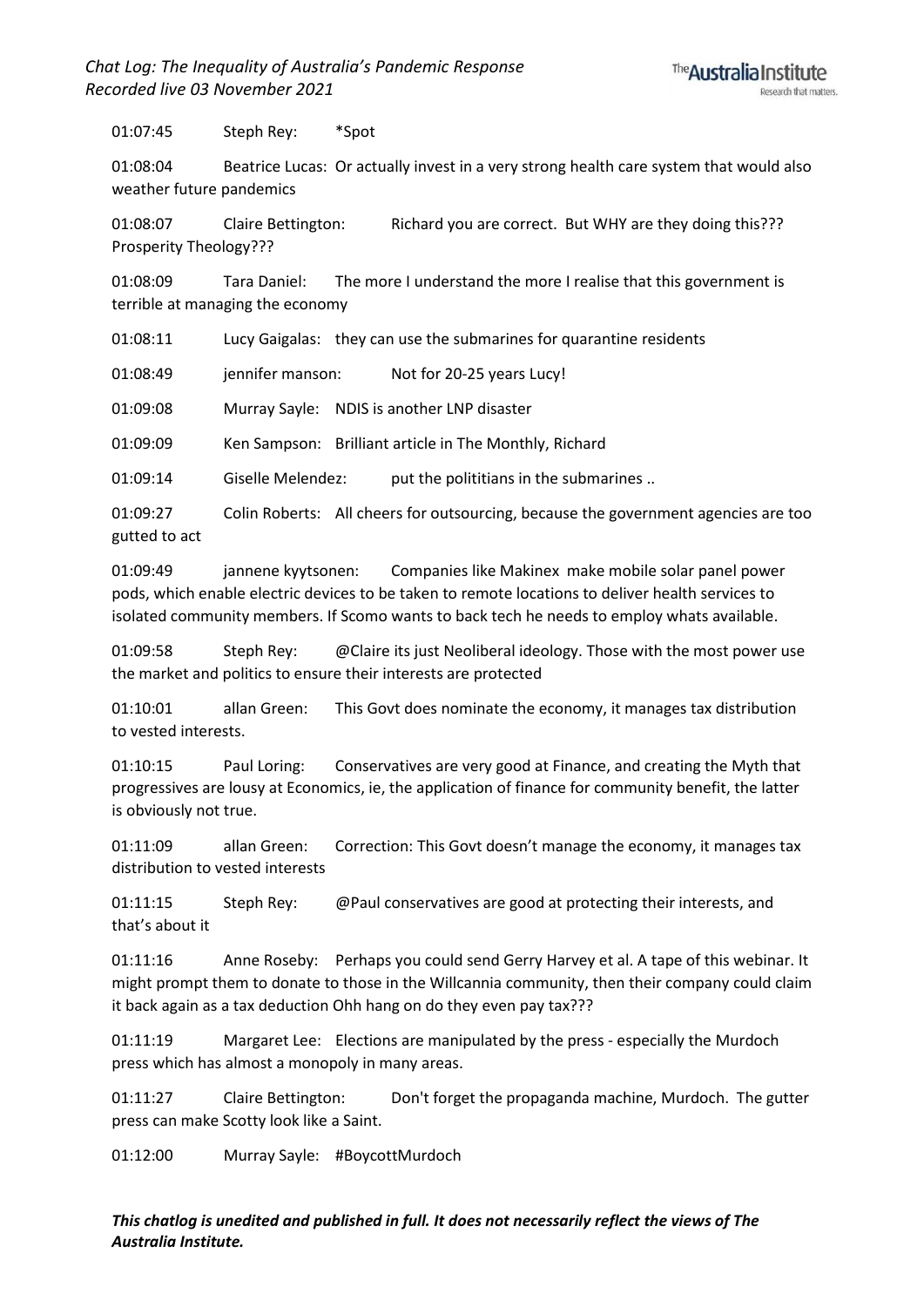01:12:19 Anne Fitzgerald: This govt has an agenda and values that privilege their mates. Matters like this are a distraction and get nothing but the minimum attention.

01:12:28 Alan Coligado: Absolutely, Richard. Our vote matters now, more than ever.

01:13:04 Jane Frances: 3 cheers for Richard! So well said

01:13:05 Murray Sayle: Vote them out, vote them all out.

01:13:24 Claire Bettington: I would be putting barriers across the roads at Wilcannia don't let anyone in, they might have the disease!!

01:13:31 Amalijah Thompson: Great Webinar thank you Ebony. psGerry Harvey can't give money back because he needs it to cover the cost of the constant massive advertising he's been doing to boost his income even more

01:13:37 Anne Fitzgerald: Brendan, bow is the local political party initiative going? can we help?

01:13:43 Jennifer Bluhm: thanks everyone. So many heart breaking stories and no one held to account..... as yet.

01:13:45 Bev Majda: A fantastic TAI webinar as always!! Thank you to all

01:14:03 jennifer manson: If you want to understand Morrison, read Annika Smethurst's bio on him. Great collection of facts that highlight his priorities.

01:14:21 Claire Bettington: Barriers across the road would make it to the national news too - make a fuss, get heard!!

01:14:34 Anne Fitzgerald: Ditto. Excellent webinar. Thank you all. Call to action.

01:15:01 Sabine Kacha: Hi Brendon, what could allies do to support communities like Wilcannia?

01:15:03 Jennifer Bluhm: Brendon, what would you like us all to do? what might be most helpful?

01:15:08 Shelley Evans: Thanks everyone! Great information - and a great essay Richard...

01:15:11 Colin Roberts: Thanks TAI - Eb, Richard and all

01:15:42 Mark Tucker-Evans: Thanks TAI. A very informative session

01:15:50 Duncan Beckerton: If slomo called an election for tomorrow it would still be to far away.

01:15:50 Stephen Alomes: AZ is a very good vaccine but some people are driven by fashion, by FOMO. I am so important. All the best people are having Pfizer. I know what I WANT!!

01:15:55 Liam Carter (Australia Institute):Thanks to all for joining us today and for participating in a fascinating discussion! For details about upcoming webinars and to book head to https://australiainstitute.org.au/events/webinars/

At the bottom of the page you can view our previous webinars in full if you missed any – including this one when it is uploaded soon.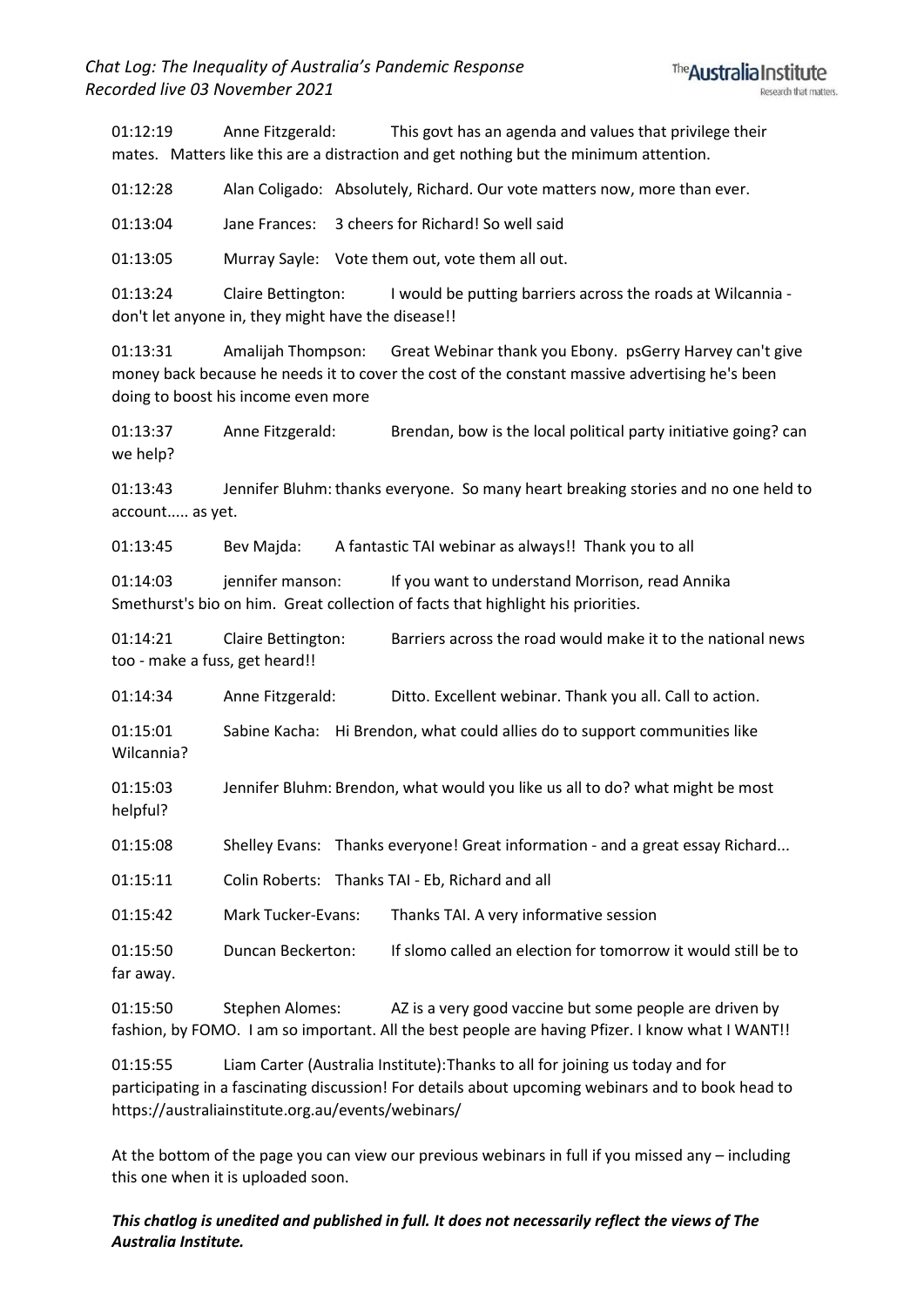Thanks again for joining us - and enjoy the rest of your day!

01:15:56 Adam Stapleton: Thanks everyone

01:15:56 Anne Jaques: Kristen Anker - as immunity wanes we shall all need boosters but I agree that we should be sharing our vaccines with our neighbours, or wherever there is potential for new variants.

01:16:01 Kathryn Nordstrom: El & Brendon, thanks for highlighting your experiences & concerns. We ought no forget these things. thanks

| 01:16:06 |  | Alan Coligado: Thank you, everyone. |
|----------|--|-------------------------------------|
|----------|--|-------------------------------------|

01:16:09 jennifer manson: Thankyou everyone!!

666666666666 Thank you!! 01:16:09 Claire Bettington:

 $01:16:10$ Jen Care: Thanks to all the panellists. Respect to you all.

01:16:10 Steph Rey: Thanks everyone! Excellent as usual

01:16:11 Anne Marshall: Great session. Thanks all!

01:16:12 Tara Daniel: Brilliant, thank you!

01:16:15 **Helene Mountford:** Thank you for such an informative webinar.

01:16:20 Tanja Dreher: Excellent panel - thankyou!

 $01:16:21$ Bravo Brendon and El, keep letting people hear about your jannene kyytsonen: ill treatment, and shame on those who continue to disrespect and undervalue you. Thx Eb and Dennis

- 01:16:21 Ahmad Masri: thank you very much  $\mathbb{A}$
- 01:16:23 Annette Cam: Thank you for today!
- 01:16:26 Margaret Lee: Thanks so much!!
- 01:16:28 Murray Sayle: Thank you
- 01:16:38 Saed Bshara: Thank you all
- 01:16:39 Kirsten Anker: 6

01:16:40 Merrill O'Donnell: Thank you - excellent discussion

- 01:16:52 Ron Wilson: Thank you to all. Regards
- 01:17:04 Rachana Gupta: thanks all
- OOOAA 01:17:10 Tanja Dreher:
- 01:17:13 Glenn O: Brendon, you are an absolute legend! Stay strong, brother!
- Lynette Saville: Excellent discussion although content disturbing 01:17:14